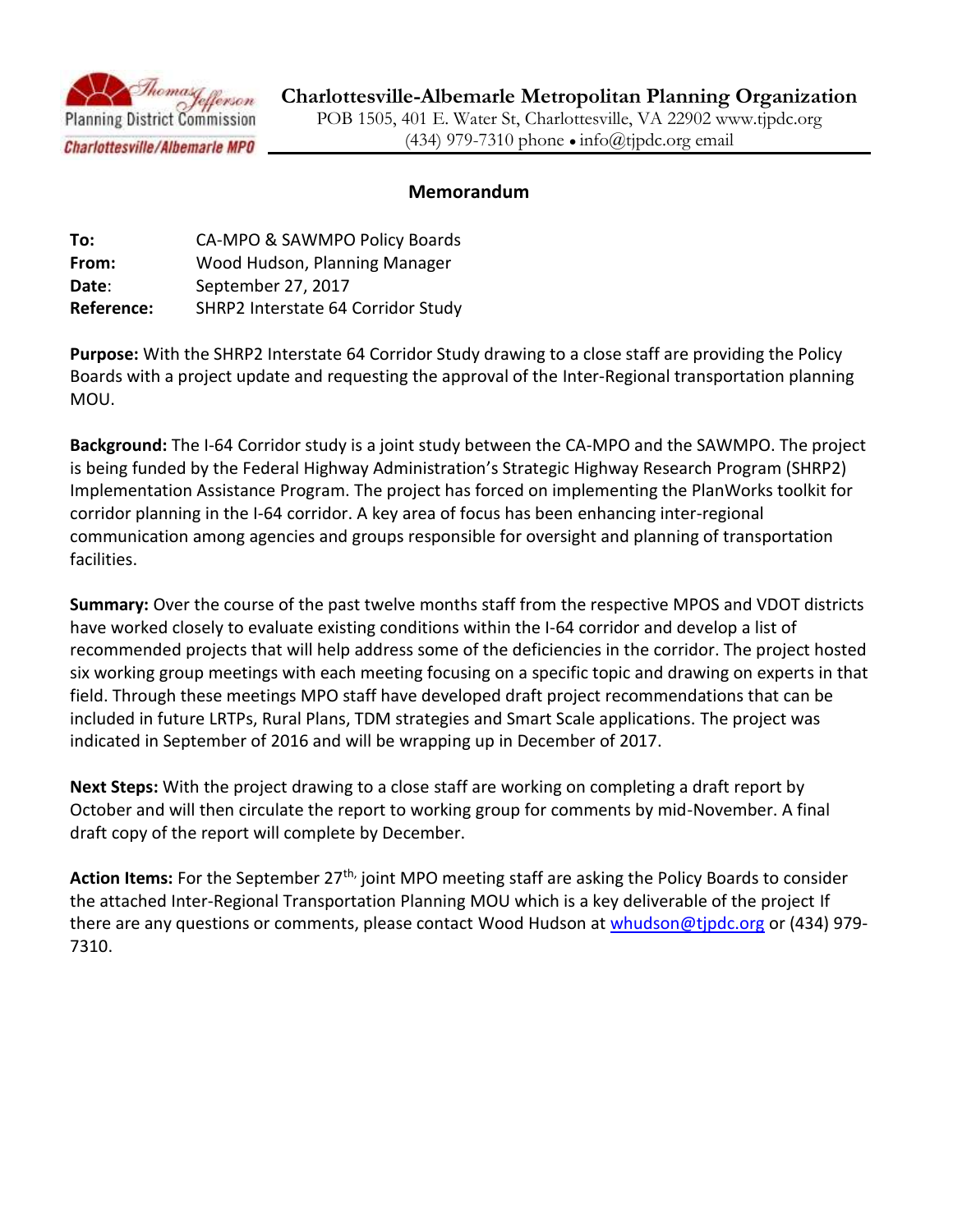



### **MEMORANDUM OF UNDERSTANDING BETWEEN THE CHARLOTTESVILLE-ALBEMARLE METROPOLITAN PLANNING ORGANIZATION AND THE STAUNTON-AUGUSTA-WAYNESBORO METROPOLITAN PLANNING ORGANIZATION REGARDING INTER-REGIONAL TRANSPORTATION PLANNING WITHIN THE I-64 CORRIDOR BETWEEN THE CITIES OF CHARLOTTESVILLE AND STAUNTON, VIRGINIA**

This Memorandum of Understanding is made and entered into as of September 27, 2017, by and between the Charlottesville-Albemarle Metropolitan Planning Organization, hereinafter referred to as the CA-MPO, and the Staunton-Augusta-Waynesboro Metropolitan Planning Organization, hereinafter referred to as the SAWMPO.

*WHEREAS,* the 37 mile east-west segment of Interstate 64 connecting the cities of Charlottesville, Waynesboro and Staunton, Virginia, and the counties of Augusta and Albemarle, Virginia, is the primary multi-modal transportation corridor linking the Piedmont and Shenandoah Valley regions of Virginia, functioning as a critical link within the State's comprehensive transportation network for both inter-regional and interstate commerce; and

*WHEREAS,* the formal coordination of short- and long-range planning activities among local, regional, state and federal government agencies is instrumental to the improvement of transportation planning activities and the development of new transportation facilities within this corridor to produce an efficient, safe and cost effective transportation network; and

*WHEREAS,* the CA-MPO and the SAWMPO enter into this MOU to conduct transportation and transit planning and development activities within the I-64 corridor in a mutually beneficial manner to each MPO's unique transportation needs, and to the larger area as a whole; and

*WHEREAS,* transportation planning activities shall address planning for all transportation modes including, but not limited to, rail, bike and pedestrian planning, transit and travel demand management; and

*WHEREAS*, this MOU provides the framework for each MPO to review, comment, and provide letters of support for each other's transportation projects, Long Range Transportation Plans, grant applications, Transportation Improvement Programs, and when necessary, for projects and other transportation and transit activities located within, or that may affect, the corridor;

*NOW THEREFORE*, be it recognized and agreed that the CA-MPO and the SAWMPO will conduct inter-regional transportation planning in a collaborative manner within the I-64 corridor. It is also agreed that the following articles will guide the inter-regional cooperation efforts.

### **Article 1 Corridor Boundaries**

The corridor boundary is defined as Interstate 64 from mile marker 124 westward to Interstate 81 south to mile marker 220 and to Interstate 81 north to mile marker 222, and US-250 from the Charlottesville US-29/US-250 bypass westward to the US-250 intersection in Staunton with Frontier Drive and North Frontier Drive. The corridor boundary includes the cities of Charlottesville, Waynesboro and Staunton and the counties of Augusta, Albemarle, and Nelson; and includes major transportation and multi-modal routes and connections that provide important corridor access points located within one-half mile of either I-64 or US-250. These connections include rail facilities serving Buckingham Branch, Norfolk-Southern and Amtrak rail operations.

## **Article 2**

### **Planning Activities**

Each MPO's Policy Board shall remain the sole decision making body regarding projects and transportation plans that fall within their respective jurisdictions. However, this MOU recognizes that transportation planning activities and projects within the corridor boundaries, listed in Article 1, should receive special attention if they may have an